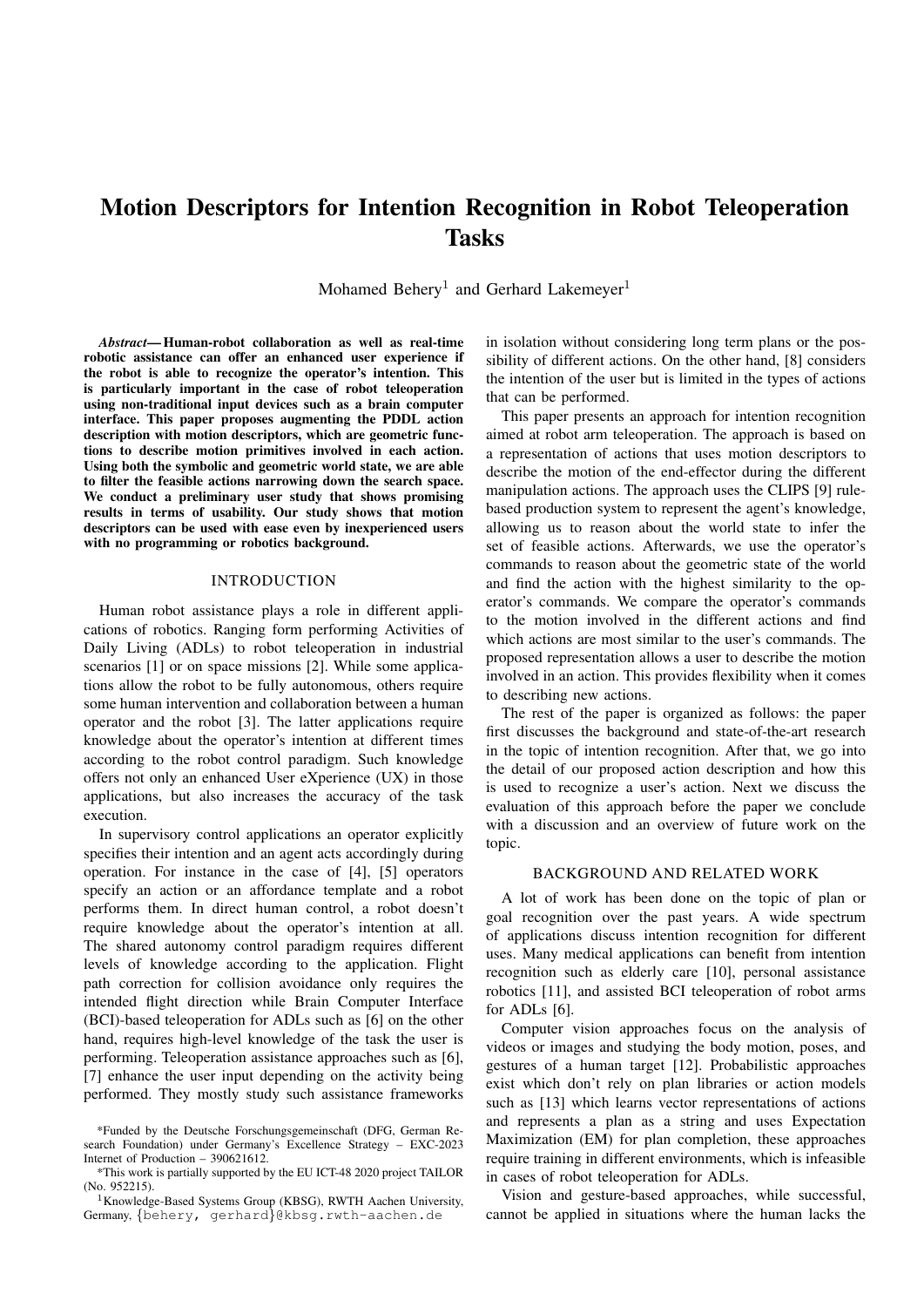motor skills to perform gestures or has limited physical capabilities and/or is bound to a wheel chair or a bed which is the case in some medical applications such as [6], [14]. The lack of action models in such approaches also prevents an agent from updating the world state after an action is performed. This is not a problem when the target is action/gesture recognition itself, such as video surveillance or gesture-based camera control. But the world state needs to remain up-to-date in case the agent directly interacts with the environment.

Approaches based on symbolic representations such as [15] handle the problem of plan recognition by assuming an agent is following an optimal plan to reach a goal. They try to find an optimal plan that matches a set of observed actions to reach a goal state. This is not robust to noise in the observed actions or deviations from optimal plans. They later introduce an enhancement [16] where goals aren't eliminated but are rather ranked by probabilities given a set of observations. Even though this method is quite promising, it is only able to find the agent's intended goal, as opposed to the action being performed, i.e., it recognizes the goal  $on(bottle, table)$  rather than the action  $place(bottle, table)$ . The latter allows us to update the agent's belief state without relying on sensor data (which can be noisy or faulty). Moreover, it allows actionspecific assistance to be applied such as that presented in [6].

This paper presents an approach that uses symbolic and geometric information about the environment to infer the actions of a human operator. Our approach is aimed at the BCI-based teleoperation of a robot arm in order to perform ADLs.

The approach presented in [6] uses grasp rather than intention recognition. They find a grasp from an object's grasp-set that minimizes a cost function and start to assist the user in reaching that grasp. When the environment contains multiple objects, they use the trajectory of the user's commands along with maximum entropy [17]. One shortcoming of this approach for intention recognition is the assumption that each object can only offer one type of action after they are grasped. Unlike the approach presented in [6], ours uses the action models allowing an object to afford more than one action. Additionally, we incorporate the action model to reduce the search space as well as update the world state. Our approach is also flexible in the sense that it allows the definition of more actions to the objects without programming knowledge. This is possible by using PDDL action definitions combined with a rule-based production system. Some approaches [7] uses a tablet mounted on the robot to allow the operator to select the action before actually starting the execution, such an approach will not be feasible in the absence of traditional input devices.

## *Planning Domain Definition Language*

The Planning Domain Definition Language (PDDL) [18] is a high level language used to describe domains in robotics applications. In these descriptions, actions are represented as

a quadruple of action name, parameters, preconditions, and effects as shown in Listing [1](#page-1-0)

<span id="page-1-0"></span>

| :action place<br>: parameters (?s ?t ?m) |  |
|------------------------------------------|--|
| precondition (and (sponge ?s)            |  |
| (table ?t)                               |  |
| (manipulator ?m)                         |  |
| (bound ?s ?m)                            |  |
| : effect $($ (on $?s$ $?t)$              |  |
| (free (manip))                           |  |
| not(bound $?s$ $?m$ )                    |  |

Listing 1: PDDL definition for the picking action.

## *CLIPS Rule-Based System*

"C" Language Production System (CLIPS) [9] is an expert system tool developed as a high performance portable production system. CLIPS relies on three building blocks: a knowledge base, a fact list, and an inference engine.

The rules of CLIPS are divided into Left Hand Side (LHS) and a Right Hand Side (RHS), the LHS represents the antecedents of each rule or conditions that control the activation of rules, the RHS is the consequent of the rule and contains a series of procedures to carry out when the rule's LHS is satisfied. In this paper we are interested in the LHS of the rules, we model the world actions as CLIPS rules where the preconditions are in LHS of the rules as used in [19]. We then use its inference engine to determine the set of feasible actions based on the information in the knowledge base. i.e., When a CLIPS rule is activated, it asserts the feasibility of an action so that we can start processing it.

In this work, we use an open-source python expert system strongly inspired by CLIPS. It provides the ability to define predicates and rules as well as the ability to do pattern matching based on a knowledge base.

#### MOTION DESCRIPTORS

We assume that the operator is a rational agent who knows the conditions and effects of each action. i.e., knows the actions afforded by each object and does not try actions whose preconditions aren't met, they also know how each action would change the world (causing other actions to be feasible or infeasible). We further assume that the operator knows how the end-effector should be moved to perform the different actions. These assumptions allow us to only search for the operator's actions within the symbolically feasible actions. We use a rule-based system to perform the reasoning and filter out the symbolically infeasible actions.

In this implementation we describe the actions using PDDL [18]. We then translate these definitions into CLIPS rules using the method presented in [19]. In this context, we are only interested in the preconditions of the different actions, so we transform those into the LHSs of CLIPS rules. CLIPS Matching capabilities ground these actions and the RHSs of these rules adds the respective actions to the set of feasible actions.

The proposed action description uses motion descriptors which are an abstract representation of the motion to perform actions. It defines how an end effector moves relative to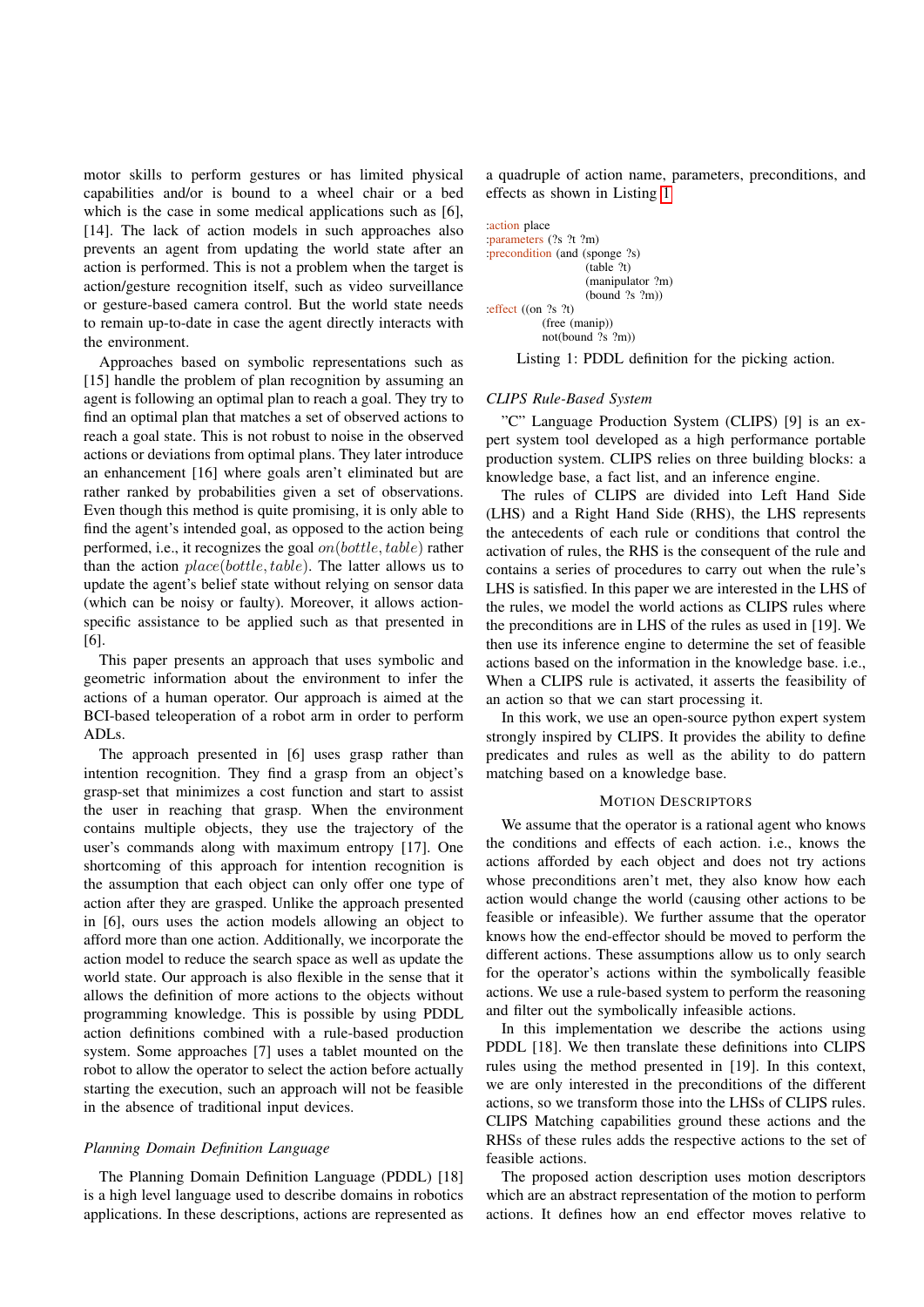the attributes of the action's parameters (world objects). Using the motion representation, we are able to measure the similarity of the user's commands to the motions described. An example of this representation is shown in Listing [2.](#page-2-0) Which indicates that during the action of picking a sponge, the end-effector moves perpendicular to, and in the direction of the sponge's axis.

```
:action pick
:parameters (?s ?t ?m)
:precondition (and (free ?m)
                    (sponge ?s)
                    (table ?t)
                    (manipulator ?m)
                    not(bound ?s ?m))
:effect ((bound ?s ?m)
        not (on (?s ?t))
        not (free (?m)))
:motion ((direction−of ?s axis)
         (perpendicular−to ?s axis))
```
Listing 2: PDDL definition for the picking action including the motion extension.

## *Geometric Similarity Functions*

We describe the motion using a set of geometric functions in terms of attributes of objects in the environment. In this paper, we use three functions: parallel-to, perpendicular-to, and direction-of.

These functions represent distance measures between the motion applied by the user and the motion involved in an action. For example, the action of picking a bottle can be described as motion perpendicular to the bottle's *axis* and in its direction. On the other hand, the action of placing a sponge on the table can be described as motion perpendicular to and in the direction of the *surface* of the table. These functions perform some computations based on the user input vector i (the line between the manipulator current position and the one resulting from the user's command) and the given object attributes as follows:

*parallel-to(t)*: If the target t is a line -a bottle's axis, for instance- (represented here by 2 points in Cartesian space), we calculate the angle between the input line and target as seen in Equation [1.](#page-2-1)

<span id="page-2-1"></span>
$$
\theta = \arccos\left(\frac{\overline{i} \cdot \overline{t}}{|\overline{i}| \cdot |\overline{t}|}\right) \tag{1}
$$

If  $t$  is a plane -e.g., a table's surface- (represented here by 3 points in Cartesian space  $a, b,$  and  $c$ ). We calculate two lines representing the plane as seen in Equations [2](#page-2-2) and [3.](#page-2-3)

<span id="page-2-2"></span>
$$
\bar{l_1} = a - b \tag{2}
$$

<span id="page-2-3"></span>
$$
\bar{l_2} = c - b \tag{3}
$$

Then compute the normal to the plane  $n$  as seen in Equation [4.](#page-2-4) After that we can calculate the angel between  $t$  and  $n$ similar to what is seen in Equation [1.](#page-2-1) After that the distance is calculated as  $||\pi - \theta||$ , we only need the absolute value not the direction.

<span id="page-2-4"></span>
$$
\bar{n} = \bar{l_1} \times \bar{l_2} \tag{4}
$$

*perpendicular-to(*t*):* As seen in Equation [1,](#page-2-1) we calculate the angle between the input line and the target  $t$ . After that we can calculate the distance as  $||\pi - \theta||$ . In case t is a plane,  $\theta$  is the angle between the normal to the plane  $\bar{n}$  and the input line.

*direction-of(t):* If t is a point, we calculate the change of distance  $d$  between  $t$  and the manipulator given the user input. This is calculated as equation [5](#page-2-5) where  $m$  is the manipulator position.

<span id="page-2-5"></span>
$$
v = d(t, i) - d(m, i) \tag{5}
$$

If  $t$  is a line or a plane, we project the input line on  $t$ and recursively call the direction-of function given the projection on  $t$ . After that we multiply the change in distance  $v$  by the euclidean distance between the manipulator position and  $t$  (or projection on  $t$ ). This is done to give an advantage to actions involving closer targets over actions involving farther ones. This doesn't cause problems since the intention update is fast enough to be done with every cycle of user input.

Using this set of functions, we are able to describe multiple actions as seen in listings [2](#page-2-0) and [3](#page-2-6) describing the pick, wipe, place, and pour actions respectively.

```
:action wipe
:parameters (?s ?t ?m)
:precondition (and (bound ?s ?m)
                         (sponge ?s)
                         (table ?t)
                         (manipulator ?m))
:effect (clean ?t)
:motion ((parallel−to ?t roi) (direction−of ?t roi))
:action place
:parameters (?s ?t ?m)
:precondition (and (bound ?s ?m)
                         (sponge ?s)
                         (table ?t)
                         (manipulator ?m))
:effect (on ?s ?t)
:motion ((perpendicular−to ?t roi) (direction−of ?t roi))
:action pour
:parameters (?b ?c ?l ?m)
:precondition (and (bound ?b ?m)
                         (contains ?b ?l)
                         (bottle ?b)
                         (cup ?c)
                         (liquid ?l)
                         (manipulator ?m))
:effect (contains ?c ?l)
:motion (direction−of ?c pouring−frame)
Listing 3: The PDDL definitions used in our study for the
wipe, place, and pour actions including the motion extension.
```
#### *Overview*

At startup time, the PDDL action descriptions are translated into CLIPS rules, where the action preconditions are the transformed into LHS of a rule representing this class of actions. At run time, using the pattern matching provided by CLIPS, we are able to ground the actions to have instances of these actions. For example, the action of picking a bottle from a table, is grounded into an instance of picking bottle  $b$  from table  $t$ . To do this, the set of actions is filtered to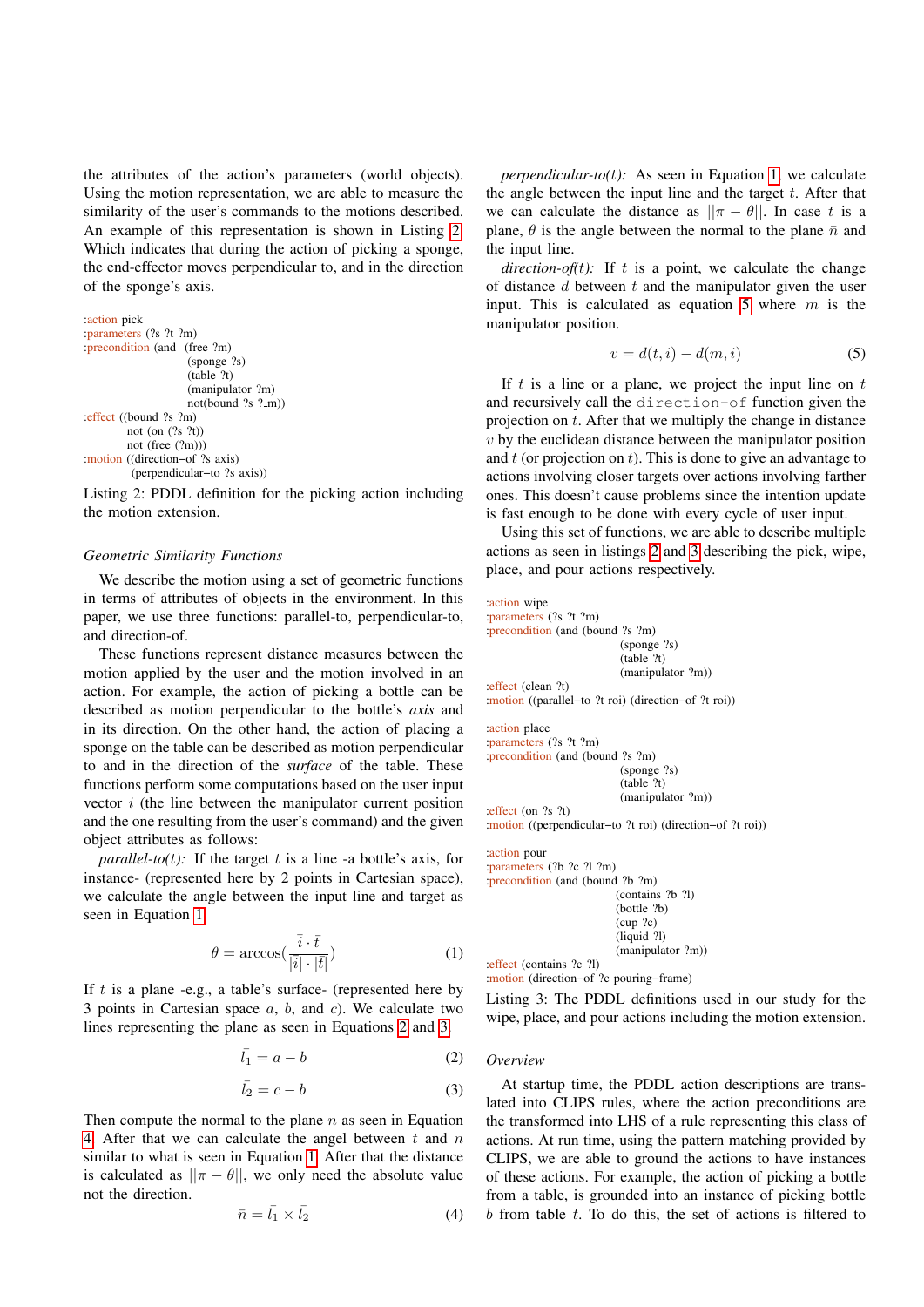<span id="page-3-0"></span>

Fig. 1: The proposed framework. The domain information is used to update the world state and the action PDDL definitions are translated into CLIPS rules, then the system is able to infer the feasible actions and perform the geometric reasoning given the motion description to recognize the user's most likely action

give us the set of *symbolically feasible* actions. This filtering step can significantly reduce the search space since it can potentially limit it to a subset of actions afforded by a single object held in the manipulator, or the different instances of the pick action. An overview can be seen in Figure [1.](#page-3-0)

This framework offers a lot of flexibility due to it's modularity as well as independence from programming knowledge. An operator with no programming or robotics experience is able to describe new actions such that they are recognized without the need for further training.

#### *Adding New Motion Descriptors*

We use the three geometric functions mentioned above to evaluate the different actions, but the set of actions can be further extended and refined using more geometric functions as follows:

*Adding New Geometric Similiary Function:* Geometric functions can be introduced to evaluate more refined motion types such as rotate-around to describe actions such as stirring a pot or screwing a screw. Adding geometric functions to the action definitions requires only enough programming knowledge to evaluate the user input, on the other hand, adding new actions or fine-tuning an action using the existing functions doesn't require any programming knowledge. For example, we can define the action of flipping a page in a book to be a motion parallel to the book's surface when the manipulator is free (or holding a book in a 2 manipulator scenario).

:action stir :parameters (?l ?p ?m) :precondition (and (bound ?l ?m) (pot ?p) (manipulator ?m) (ladle ?l)) :motion (rotate−around ?p ?frame)

Listing 4: PDDL definition for the stirring action.

*Kinematic Reachability:* We can also extend the approach by adding preconditions that are based on the robot's geometry. For instance, we can add reachability preconditions

meaning we can only recognize an action if an end position is reachable. This is achievable by integrating a reachability map as mentioned in [20]. This can be useful if our method is used in combination with a BCI-controlled robot arm. On the other hand, we can prevent engaging in an action that would lead the manipulator to an unreachable pose. We can also warn the user through visual, auditory, or haptic feedback about the unreachability of the end pose.

This can be done by adding reachability preconditions to the actions. The pouring action for instance, could provide the PDDL header shown in Listing [5](#page-3-1) containing the function reachable that can be evaluated using a reachability map and a frame for pouring provided by the cup c.

<span id="page-3-1"></span>:action pour :parameters (?b ?c ?l ?m) :precondition (and (bound ?b ?m) (empty ?c) (bottle ?b)  $(cup$  ?c) (liquid ?l) (manipulator ?m)) :effect (contains ?c ?l) :motion (reachable ?c top)

Listing 5: PDDL definition for the pour action.

# EVALUATION

To evaluate the approach, we performed testing for both functionality and usability. This was done by having users perform 2 tasks. They were asked to perform different activities by teleoperating a robot arm while we evaluated the accuracy of activity recognition. They were also asked to define actions using this approach given the geometrical functions defined above. This section gives details of the study performed.

## *Experimental Setup*

Initially, we asked the study participants to define several ADLs in order to evaluate the usability of such a system. Additionally, A Kinova JACO robot  $arm<sup>1</sup>$  $arm<sup>1</sup>$  $arm<sup>1</sup>$  was used by the test participants to perform actions. This arm was chosen since it's a commercially available robot arm supporting people with conditions like tetraplegia (and others that limit limb control) in performing ADLs. Normally JACO is controlled by an accompanying 3 DoF joystick which can switch modes between either commanding the robot by moving individual joints, applying force to the end-effector/gripper, or opening and closing the fingers of the gripper. In this study a spacemouse was used to control the arm by applying the 6 DoF commands to the robot's gripper as velocity commands. A kinect sensor was used for perception in combination with AR tags were used for object recognition.

*Action Definitions:* We asked the participants to use the motion descriptors defined above to describe several ADLs such as flipping a page of a book, opening a drawer, as well as several pick and place tasks. After that, they were asked to fill a subset of the System Usability Scale (SUS)

<span id="page-3-2"></span><sup>1</sup>https://www.kinovarobotics.com/en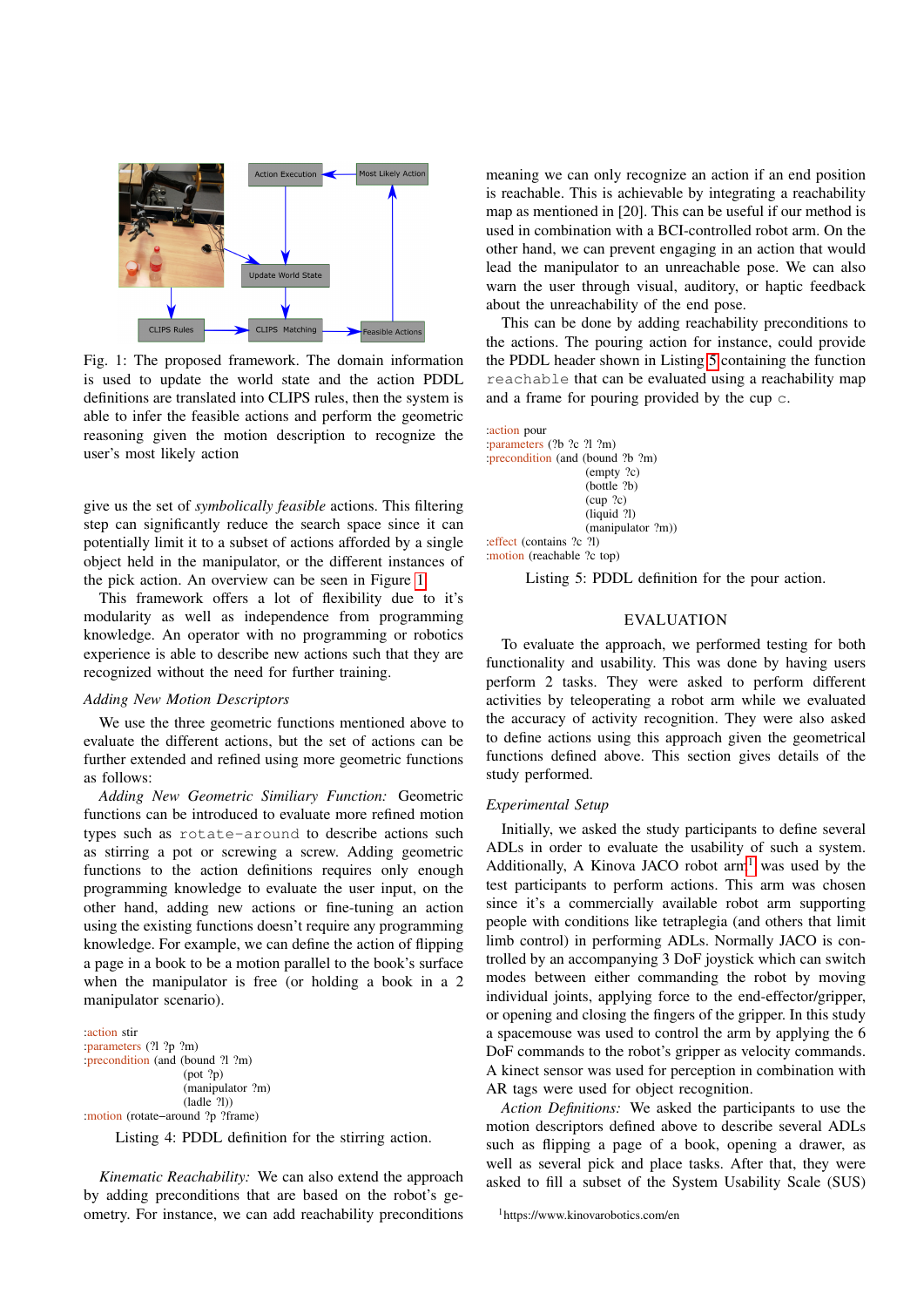<span id="page-4-0"></span>TABLE I: A summary the results of the SUS questionnaire used in our study. These statements were rated on a scale from 1 to 5 where 1 means "Strongly Agree", and 5 means "Strongly Disagree".

| Question                            |          |                             |   |                |  |
|-------------------------------------|----------|-----------------------------|---|----------------|--|
| The task was mentally demanding     | $\theta$ | 2                           | 3 | $\cup$         |  |
| Actions were easy to describe       | 4        | 0                           |   |                |  |
| I need the support of a technical   |          | 0                           |   | 4              |  |
| person to use this notation         |          |                             |   |                |  |
| People would learn to use this sys- | 0        |                             | 3 |                |  |
| tem very quickly                    |          |                             |   |                |  |
| The System was difficult to use     | 2        | $\mathcal{D}_{\mathcal{L}}$ |   |                |  |
| I need to learn a lot to use this   | $\Omega$ | 0                           | 0 | $\mathfrak{D}$ |  |
| system                              |          |                             |   |                |  |

questionnaire. Some questions were eliminated from the study since they are inapplicable for our participants.

*Teleoperation:* For the teleoperation task, we created an environment containing multiple objects: a bottle, a cup, a sponge, and a table. All the objects can be picked and placed, in addition, the sponge can be used to wipe the table. The participants were first allowed some time (5 minutes) to get used to the teleoperating the arm, they were allowed to move in all directions and test out all the rotations of the hand as well as pick, move, and place a cube using the arm. After the teleoperation tasks, our participants were asked to describe the motion of several actions using the notation introduced here and then rate the process of describing the actions.

*Participants:* We conducted a pilot study on 6 participants of different backgrounds between 20 and 30 years old (2 females and 4 males). They had previous experience using a joysticks in gaming. One of the participants had used a spacemouse in 3D design tasks. But non of them had experience with robot arm teleoperation in simulation or real life.

#### *Experiment Results*

During the teleoperation tasks, the system was able to detect the actions of the users 61% of the time. Which is a modest accuracy, but the errors are explainable and mostly occur in certain actions. It was observed that picking the mug was the mostly incorrectly recognized activity. it was misclassified as picking the sponge. This is due to attempting to pick it from above, i.e., perpendicular to the surface of the table and the sponge. This happened because the tasks were performed in isolation without context or long term plans (such as picking a cup to drink from it).

Other actions that involve the sponge were better recognized, this is because they are more distinctively described. The motion for picking the sponge is a vertical downward motion, as opposed to the horizontal motion involved in picking the cup or the bottle. The same distinction applies between wiping the table and placing the sponge on top of it. The system distinguished between the wiping and placing actions 19 out of 20 times. Picking the sponge was correctly recognized 9 out of 11 times, the remaining 2 times were misclassified as picking the cup. The recognition of other

place actions is symbolically recognized since it was the only feasible action once an object was bound to the manipulator.

In the action description task, the users were asked to describe a set of ADLs whose performance requires different kinds of motion. The most interesting results are as follows:

• Picking a bottle from a table:

All participants agreed on the motion being perpendicular to the axis of the bottle. Some added that it should be in the bottle's direction, and others went on to add that the motion would be parallel to the table.

- Pouring from a bottle to a cup: The answers all agreed on a rotation, but varied on what the center of rotation would be.
- Opening a door:

Two participants describe the motion as a rotational motion around the door's axis of rotation (the line connecting the hinges). Others described it as a motion parallel to the floor or perpendicular to the door. One participant added that the direction should be away from the door.

We can see from the descriptions above that the same type motion can be described in different terms e.g., opening a drawer by pulling parallel to the ground is the same as pulling along its axis. Actions can also be performed differently all together, e.g., selecting the rotation anchor when pouring from a bottle. Allowing the users to describe the actions means that not only the actions would be recognized more easily, but also that we can use these descriptions as constraints while performing the actions. This way the actions would be easier to perform and would feel natural to the users.

After describing the actions, the participants were asked to rate this notation for action description using the SUS questionnaire. Four of them strongly agreed that the actions were easy to describe, the fifth participant indicated having problems describing the action in terms of object properties. It should be noted that the same participant described the actions using the keywords [perpendicular-to, parallelto, direction-of, ... etc] without any arguments to such functions. e.g., stirring coffee and opening the door were described as a rotational motion, while the others described them as rotation around the cups axis and the door's axis respectively. All five participants strongly indicated that they wouldn't need support in using this notation. They all agreed that such a system was easy to use and that they didn't need to learn a lot of things to use that system. The results of the SUS questionnaire are summarized in Table [I.](#page-4-0)

They were asked to suggest more geometrical functions that could be used to further describe motion. Suggestions indicated 'tilt', 'opposite-to', and 'angle-between'. Which suggests that even without any programming -or roboticsknowledge, one is able to describe motion using geometric functions and even suggest new ones.

#### CONCLUSION AND OUTLOOK

This paper proposes an action description approach aimed at action recognition for teleoperation actions. The proposed